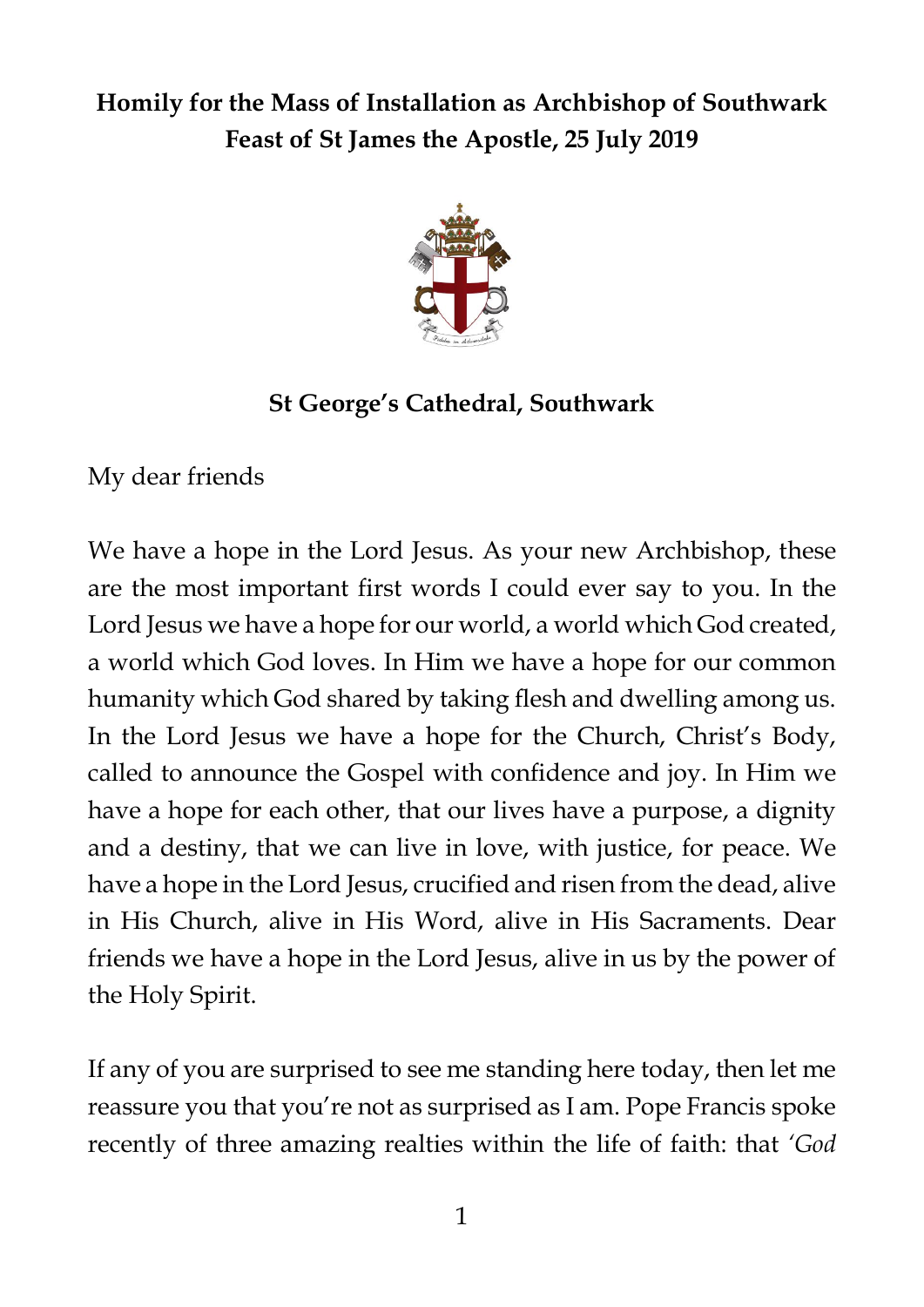*calls,* that *'God surprises,'* and that *'God loves.'<sup>1</sup>* Everything in our life changes when we know we are loved by God in Christ. In fact, when we truly know this, at the core of our being, everything really begins in the most beautiful way. This love must surprise us continually, each day, in a new way, as God calls us forward in hope.

God's love is a death-defying love, brought to life in us through our baptismal commission to be bearers of Christ's light, to be witnesses of Christ's truth, and to be channels of Christ's compassion. We may be fragile vessels, mere earthenware jars, only too aware of our limitations and conscious of our unworthiness, but God pours into us the gifts, and the graces, and the fruits of the Holy Spirit. Whatever we have to face, whatever problems or difficulties, we do so certain that we carry within us the very life of the Lord Jesus.

It is with tremendous joy, but also a degree of apprehension, that I stand before you in this Mother Church of our Archdiocese. This inauguration of my service falls on the feast day of the Apostle St James, the great pilgrim of Compostela. Dear friends, together we will continue to make our pilgrimage of faith, trusting in the overwhelming power that comes, not from us, but from God. In this journey, each of us has a unique and essential place. For my part, I will do my very best to try and love you as a father, to try and walk beside you as a brother, and to try and serve you as a friend. If the Lord Jesus, the Son of Man, came not to be served, but to give Himself in service, how on earth could I claim to love and follow Him without desiring to do the same? I seek to make His words my own: *'I come among you as one who serves.*' 2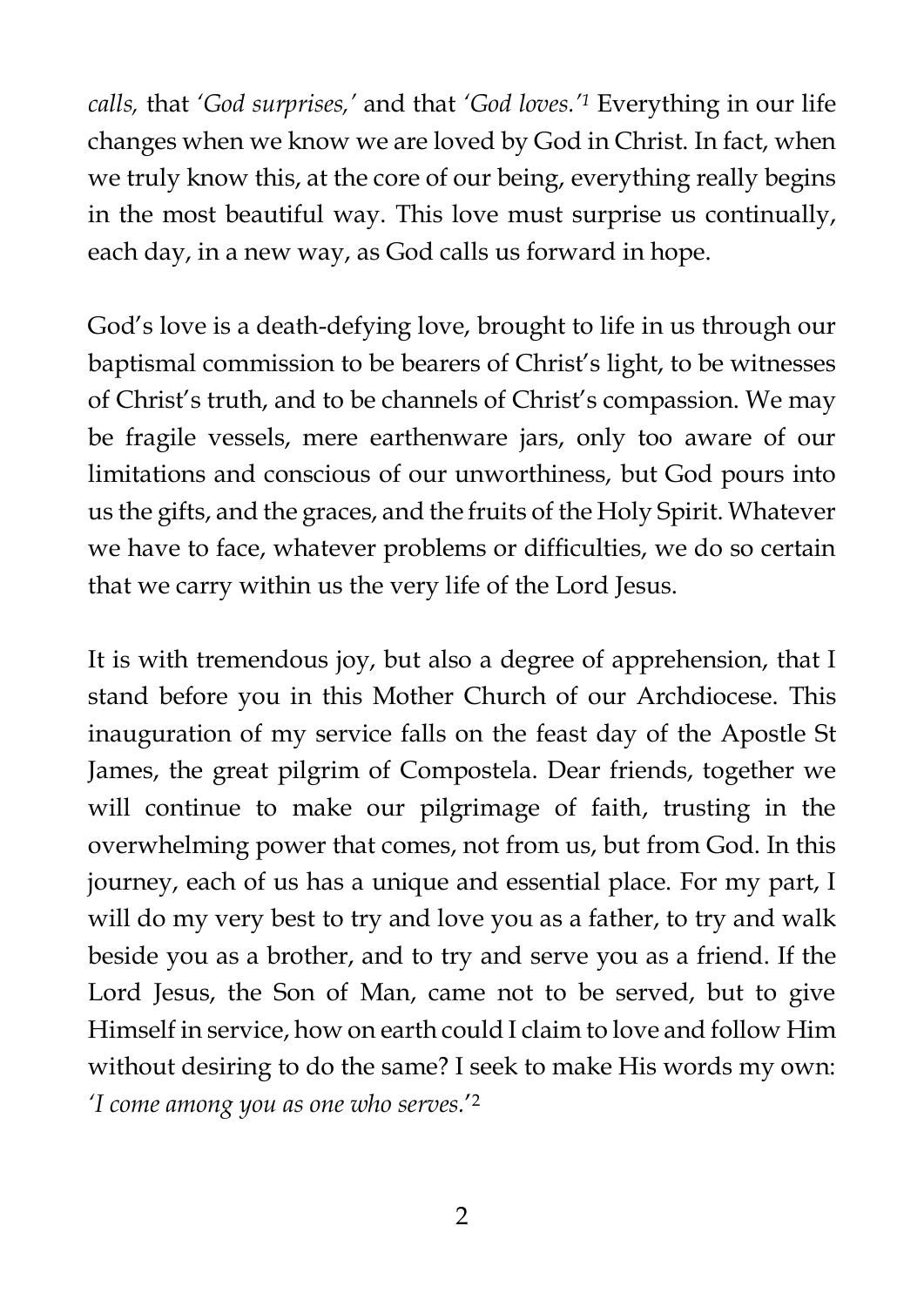This Cathedral houses a shrine to St Oscar Romero, the remarkable Archbishop of San Salvador, martyred in 1980. I was just seventeen when I first read a book of quotations from his homilies. I've never forgotten the title. It was called *'The Church is All of You.'<sup>3</sup>* That truth is at the heart of our pilgrimage as the Body of Christ. The Church is all of you, the Church is all of us, joined with Jesus Christ, our Head, and continuing His mission. In this, every Catholic is called to be an evangelising disciple. Each one of us has an irreplaceable part to play in the flourishing of God's kingdom. The Lord needs you. His Church needs you. This Archdiocese and its Archbishop, its parishes and its schools, needs you so that united in faith, here and now, we can announce anew the joy of the Good News, so that side by side we can serve the Lord Jesus in the downtrodden and in the despairing, in the weakest and in the poorest.

Ever since my episcopal ordination in 2016, and particularly in recent weeks, I've found myself asking the question: What does it mean to be a Bishop? I could spend hours attempting to provide an answer, but please don't worry, I'm not going to. As the Bishop of Santiago de Maria, St Oscar Romero wrote a short article about the bishop's ministry. Quoting his friend, Cardinal Pironio, he said this: *'A bishop can communicate the things of God and interpret human history and human problems only in terms of the depth of faith…He is simply a man of God in the service of all his brothers and sisters…'* He continued: *'A bishop is not a technician, an administrator, or a boss. A bishop is essentially a pastor, a*  father, a brother and a friend. He journeys with other people, sows hope *along their path, shares their sorrow and joy, urges them to seek peace, […] justice and love, and teaches them to be brothers and sisters…'<sup>4</sup>* These are wise words which I take to heart today.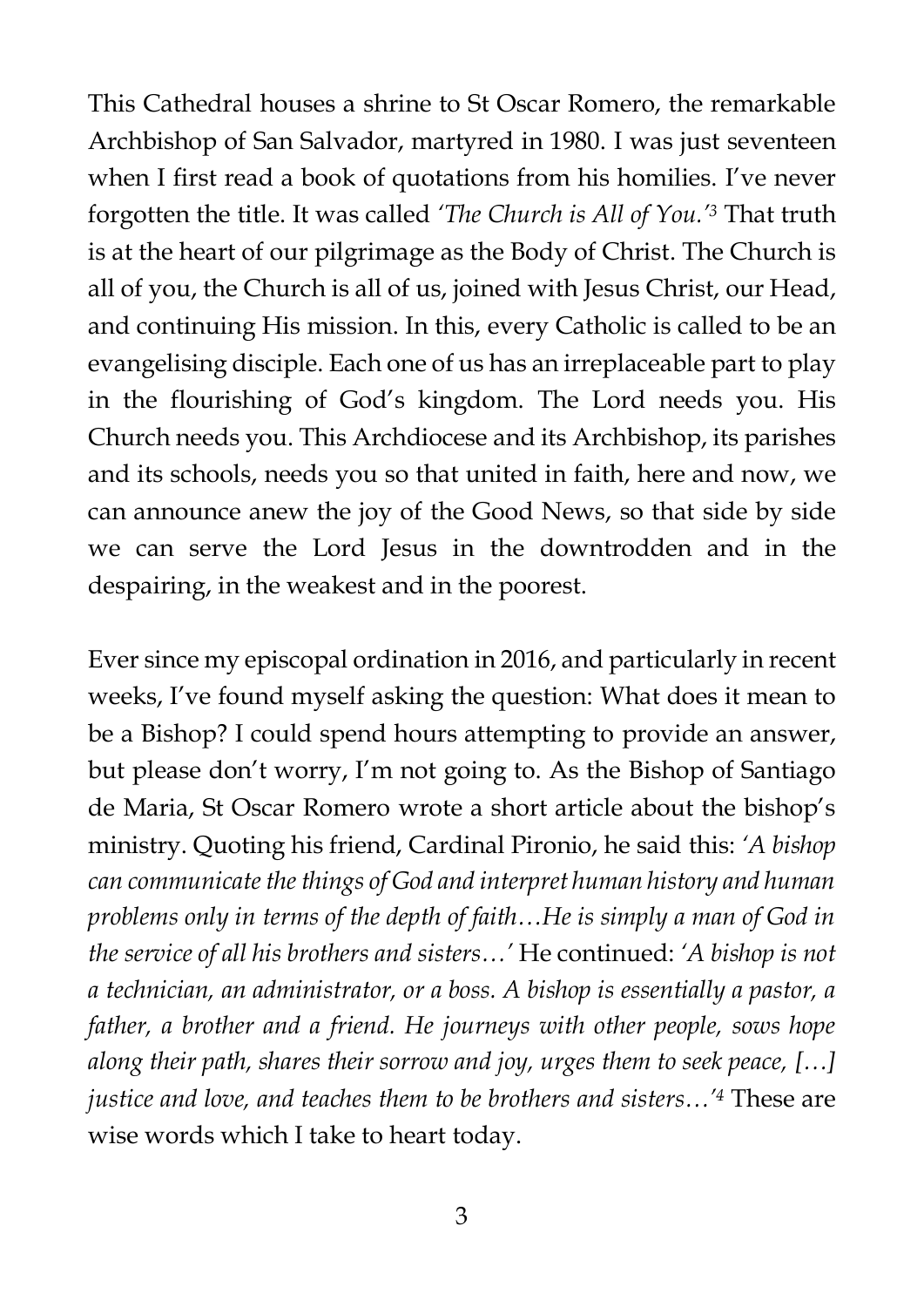As you saw, an important part of the installation liturgy is when the new Bishop is seated in his *cathedra*, his chair. I am acutely aware that the Lord Jesus has a warning for anyone who might sit upon a throne. When the mother of St James asked Him to give her two sons seats of honour in His kingdom, He in turn asked them a question: *'Can you drink the cup that I am going to drink?'* With these words the Lord Jesus signalled that following Him means sharing in His cross. Can we drink the cup that He drank? In a sense, we do this whenever we experience suffering, whether personally or in the lives of those around us and in our world. We must always be a Church of Simons of Cyrene, a Church of Veronicas, who help carry others' burdens, who wipe the faces of the distressed.

But sharing the cup of the Lord Jesus has another sense too. It means trusting that through the power of the cross everything that is deadly, everything that is destructive, everything that is degrading and disrespectful of human life, can, and will, ultimately be transformed. Christ's death and resurrection is the sole source of our witness. We can speak and act only because, first, we believe. We believe that '*he who raised the Lord Jesus to life will raise us,'* in fullness on the last day, but also in anticipation, today and every day.

Shortly after my nomination as Metropolitan Archbishop I had the enormous privilege of travelling to Rome to receive the Pallium from Pope Francis. From today onwards I will wear this ancient and tangible sign of communion with the Holy Father and the Apostolic See. Through this woven band of lambswool I am yoked to the Successor of Peter and the truth of the Church's faith. The ministry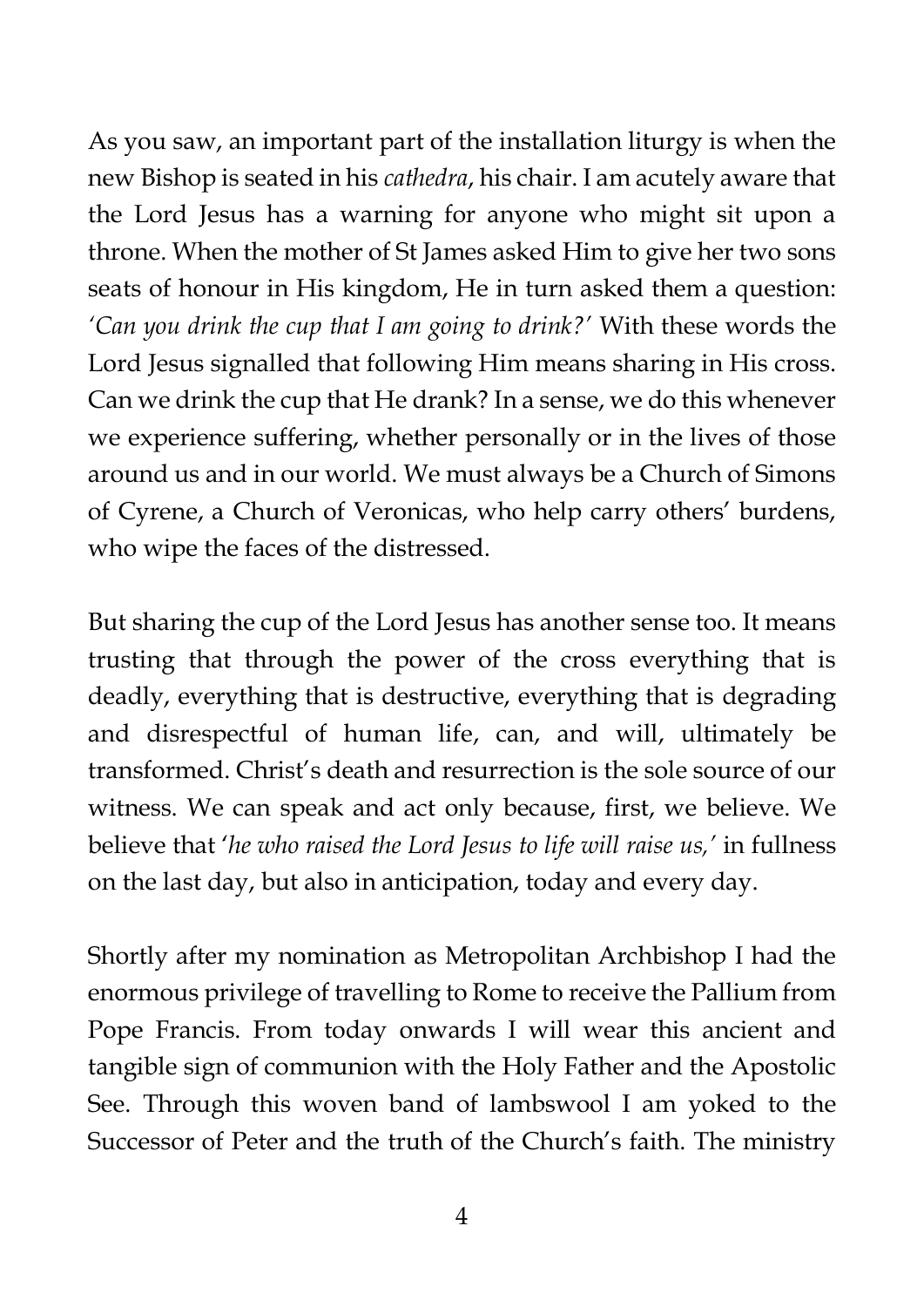of those first Apostles continues to this moment, here in the Church of Southwark, through an unbroken succession down the ages.

The Pallium also reminds me to exercise my ministry with the heart of the Good Shepherd. Without exception, I must care for those the Lord entrusts to me, looking out especially for the lost, the broken, and the wounded, lifting them up and carrying them home. Someone once commented that it would be ridiculous for a shepherd to leave the whole flock in search of one sheep who's gone astray. Ridiculous, of course, unless that one sheep is you or someone you love. As bishops, priests, and deacons, we share the special responsibility for shepherding the hundred, not just the ninety-nine.<sup>5</sup>

The crosses on this Pallium, and the three Pallium Pins representing the nails that pierced our Lord's hands and feet, keep me attentive to those who share in Christ's suffering. I think of St John Paul II's words when, visiting this Cathedral in 1982, he spoke in defence of the sick and the elderly, of the disabled and the dying. '*Without the presence of these people in your midst,'* he said *'you might be tempted to think of health, strength and power as the only important values to be pursued in life. But the wisdom of Christ and the power of Christ are to be seen in the weakness of those who share his sufferings.'*

Dear friends, today I begin with you an adventure of grace as we walk together along the path of God's merciful love. It made me smile when I discovered that the scallop shell, the sign of St James the Apostle and of the pilgrim journey, has the Latin name *Gloriapallium*, the *'cloak of glory.'* As we journey in faith and hope, seeking holiness, may we be clothed with the providence of God's